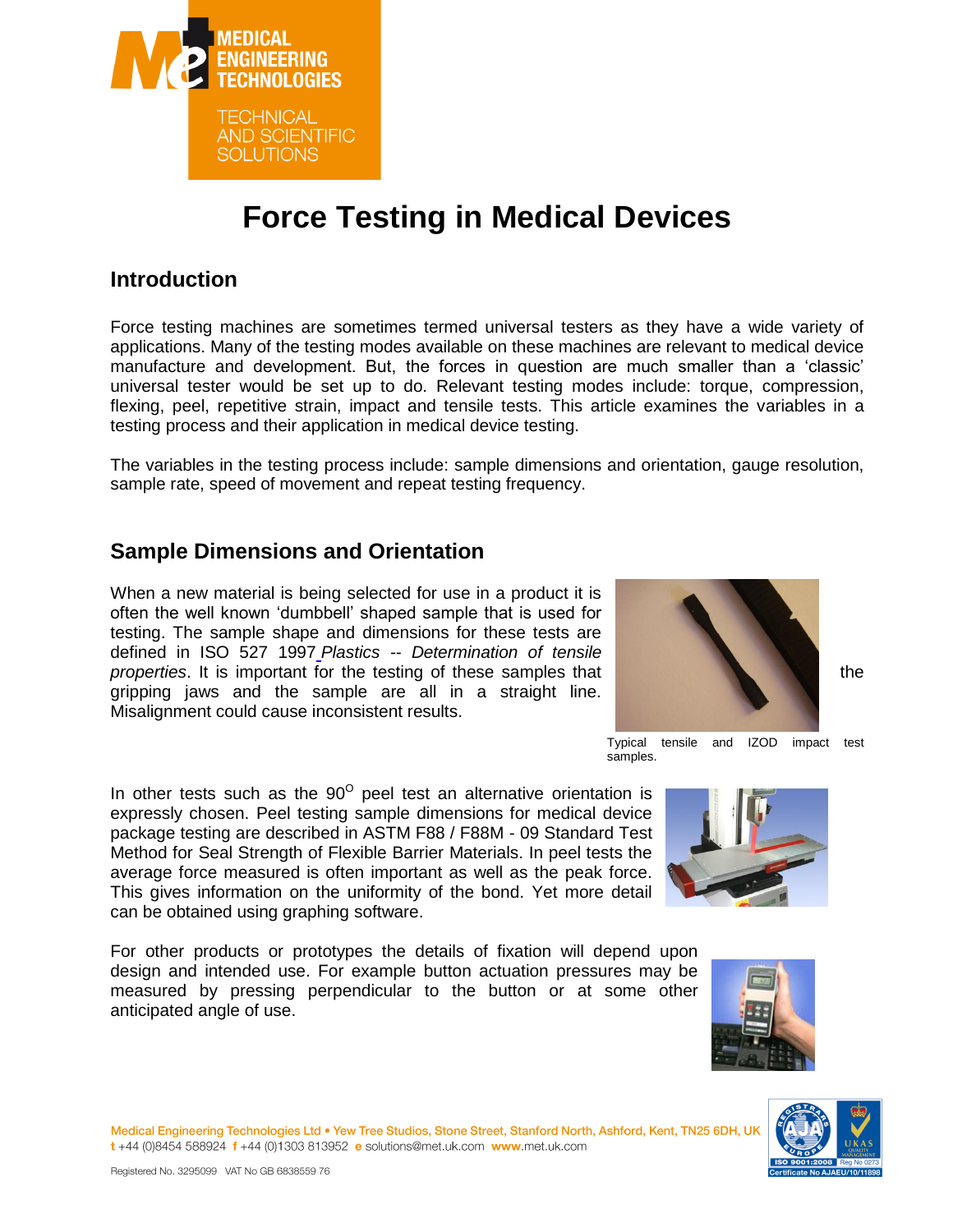

When testing designs and production, sample alignment may be dictated by foreseeable use or misuse. When testing the strength of a joint in tubing or the insertion force of a needle through a septum, it is tempting to ensure that the samples are aligned perpendicularly. But, when a tubing set snags as a patient moves would it be subject to a straight forward in-line tug or would it be pulled at an angle? Similarly is a needle always pushed straight into a vial or does the user approach from an angle and rotate the need to perpendicular once it has started to penetrate the septum. These angles of approach can make a difference to the performance of products and should be considered at least in the design phase.

The method of sample production can influence tensile strength. Moulded and extruded samples will behave differently to each other and to machined samples. In addition some plastics are known to be 'notch sensitive', that is the tendency to a sudden failure at an inhomogeneity is a feature of brittle materials.

### **Gauge Resolution**

Modern force measurement gauges provide a wide range of measurement with good resolution. But, the full scale deflection is still an important consideration when specifying a test. A valve opening force may be set at 0.4N within a tubing set which shears at 50N. The gauge of choice for the tubing set is likely to read up to 100N with a resolution of 0.1N. Whilst this gauge could measure the valve opening force it is not ideal. Greater accuracy would be achieved using a second gauge measuring up to 1N with a resolution of 0.2mN.



Typical Force Gauge

The choice of gauge therefore depends on the accuracy required. In most tests extreme accuracy is not required. Let's say that the minimum load specified for the tubing set joints is 1.5kg. If the QA test is set to accept anything over 1.6 kg a gauge offering 5% accuracy would be easily sufficient. However if we are measuring the retention forces (or rather removal force) for a stent on a balloon there may be a finer balance between crimping tightly enough for the stent to stay in place whilst it is being delivered yet readily expanding on balloon inflation. That is the stent should not distort when being delivered through a tortuous vasculature, but must still be readily expanded on deployment and have the hoop strength to resist collapse after balloon deflation.

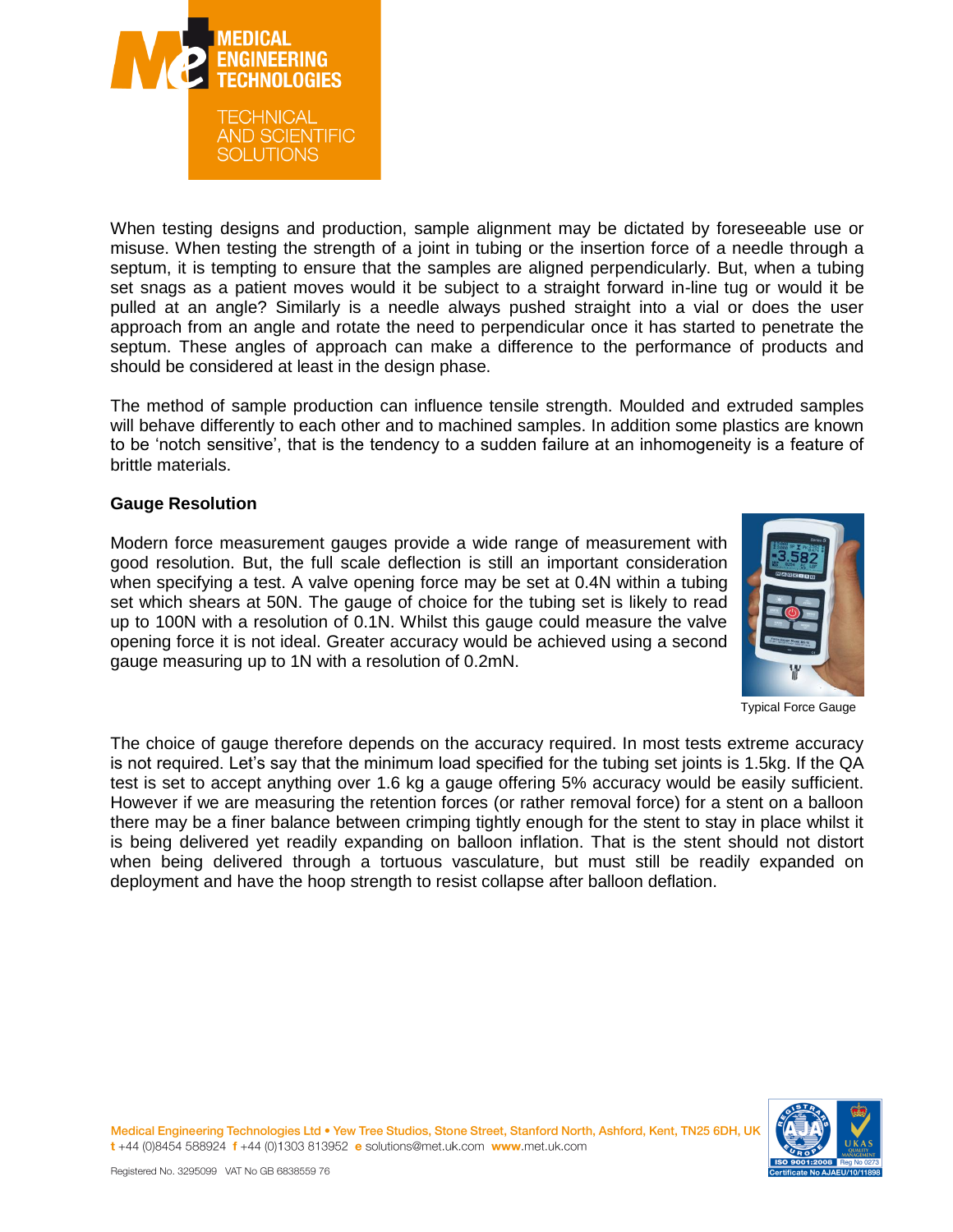

## **Speed of Movement**

Motor driven test stands typically offer a range of movement distance and of speed of movement. Plastics (and metals) can behave quite differently depending on how rapidly a tensile or compressive force is applied. They rapidly pass their elastic limits and the flow properties of molecules (or atoms for metals) within the samples become important. Typically, for a final product test



such a tubing set, a shock loading is the worst case example. For orthopaedic products a very wide range of standards specify loading rates and speed of movement in many fatigue and stand alone tests.

### **Sample Rate**

When measuring small forces it can be necessary to ensure a high frequency of sample rate to ensure that peak and minimum forces are not missed. An example of this is the packaging 'seal peel test'. Testing is usually carried out under the guidance found in ASTM F88. 15 or 25mm wide samples cut from across the pack seals are pulled apart at a rate of 200-300mm per minute. At 300mm per minute a standard 8mm wide peel seal will be fully separated in 1.6 seconds. If data was only being sampled twice per second there would be very few data points across the seal. A sample rate of at least 5,000 Hz is appropriate for this test.

## **Repeat Testing**

Repeat or fatigue testing is typically used for devices to be used in a dynamic environment. These include vascular products such as stents or heart valves. The also include orthopaedic products especially load bearing items. In many cases 5 or 10 million cycles are required.



Medical Engineering Technologies Ltd . Yew Tree Studios, Stone Street, Stanford North, Ashford, Kent, TN25 6DH, U t+44 (0)8454 588924 f+44 (0)1303 813952 e solutions@met.uk.com www.met.uk.com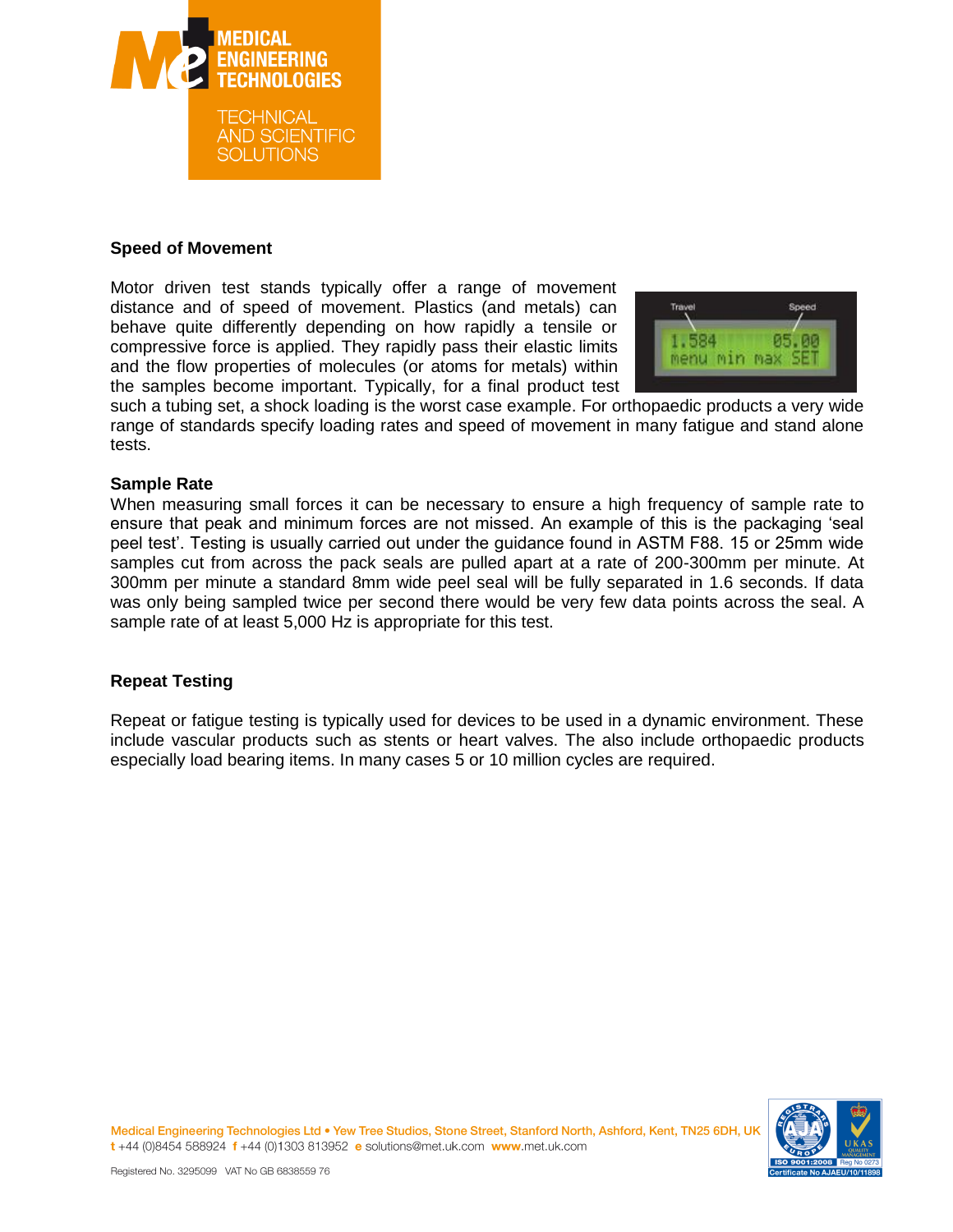

## **Application to Medical Devices**

## **Peel Tests**

Packaging opening forces are the obvious example of peel tests. In addition to the ASTM test they are described in EN 868-5:2009 *Packaging for terminally sterilized medical devices. Sealable pouches and reels of porous and plastic film construction. Requirements and test methods.* Pull rates are specified in the standard and force sampling frequency should be recorded.

Another application of peel testing is skin adhesion tests for dressings, ECG electrodes and other peel off items. Welds on fluid pouches may be tested as a peel test, but, a 180° peel could be considered a tensile test. In both cases a slow pull rate is probably closer to a real life situation, High sampling frequency can be a good idea as elastic materials can stretch suddenly. Also repeat testing is often relevant when considering visitors or hospital staff brushing past a tubing set or collection bags being drained and refilled. The strength of fluid containers could alternatively be tested using pressure test techniques.

## **Tensile Force**

This test is typically applied as a QA test to bonded and welded components. Tubing joints to hubs, chambers and valves are typical. When used as design verification the effects of sterilisation on the joint under test should be considered. Some devices will have associated consensus standards which specify tensile strengths. Others will not, in which case risk analysis is used to ascertain the test force and required safety factor. Generally a slow strain will allow time for tubing to 'neck' down and produce a more severe test.

Other tensile applications are: suture pull out forces, ligament strengths, catheter removal forces, hanger strengths and many more.

#### **Compression Tests**

Compression force is measured in actuation tests such as switches and syringes. It is also used in orthopaedics often as a repetitive dynamic test. There are specific cardiovascular applications such as compressive resistance, hoop strength, insertion / removal forces, fatigue testing. Most of these areas have specific standards detailing parameters and set up.

Compressive force is also used a measure for the robustness of a piece of material as determined by piercing it with a known object, and observing the required force.



Medical Engineering Technologies Ltd . Yew Tree Studios, Stone Street, Stanford North, Ashford, Kent, TN25 6DH, U t+44 (0)8454 588924 f+44 (0)1303 813952 e solutions@met.uk.com www.met.uk.com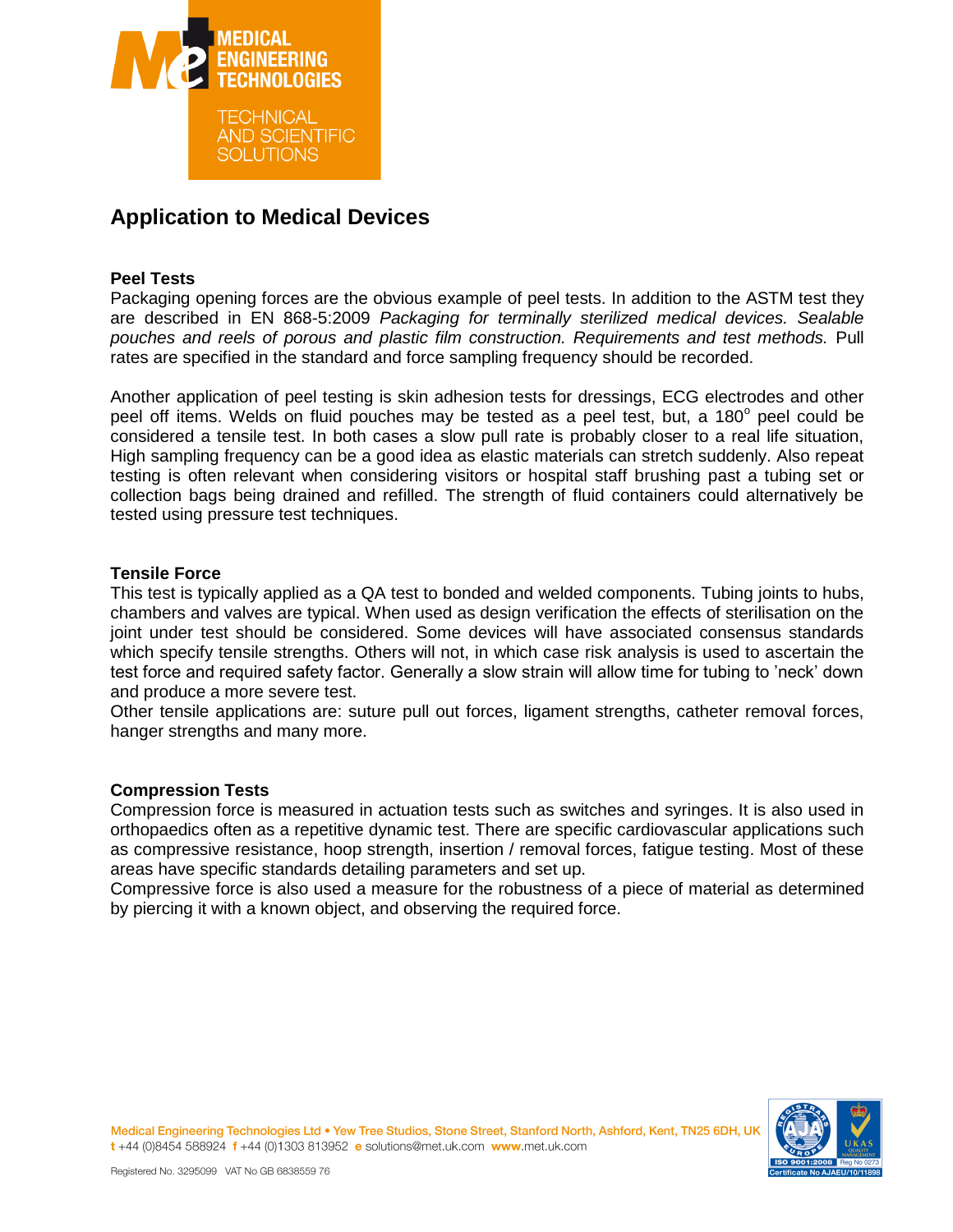

#### **Torque Measurement**

Typically rotational forces are important for products like orthopaedic screws, rotation products like centrifuges or apheresis devices and twist off caps or rotating valves.

For example when a cap on a closure is loosened the maximum torque value is measured. Insufficient or excessive opening torque may present a problem. Capping machines used by pharmaceutical packaging plants should be set to tighten the caps sufficiently to prevent accidental loosening, such as through movements during transportation. However, the cap should still be easy enough to loosen by the user.

#### **Impact Tests**

Impact tests for medical devices most frequently occur in transit testing, as prescribed in standards such as ISTA 2A. It is also used in materials selection when a material is known to be under stress in use. A typical protocol is the Izod impact test described in ISO 180:2000 *Plastics -- Determination of Izod impact strength.*

Impact testing can be combined with tensile testing to confirm quality of materials at the time of supply and as a QA check on any materials processed in house. Alteration of polymer chain lengths in processing and losses or degradation of additives can show up in strength tests.

#### **Flexural Tests**

Common flexural tests are the 'classic' 3 point bend and cantilever tests. These are used for orthopaedic implants and surgical instruments.

## **Conclusion**

Strength testing is a powerful tool for quality assurance and product development in the medical devices realm. Many product tests are described in ISO and ASTM standards. Risk analysis should always be used to ensure that all aspects of a devices application and foreseeable misuse have been addressed.

Mark Turner www.met.uk.com



Medical Engineering Technologies Ltd . Yew Tree Studios, Stone Street, Stanford North, Ashford, Kent, TN25 6DH, U t+44 (0)8454 588924 f+44 (0)1303 813952 e solutions@met.uk.com www.met.uk.com